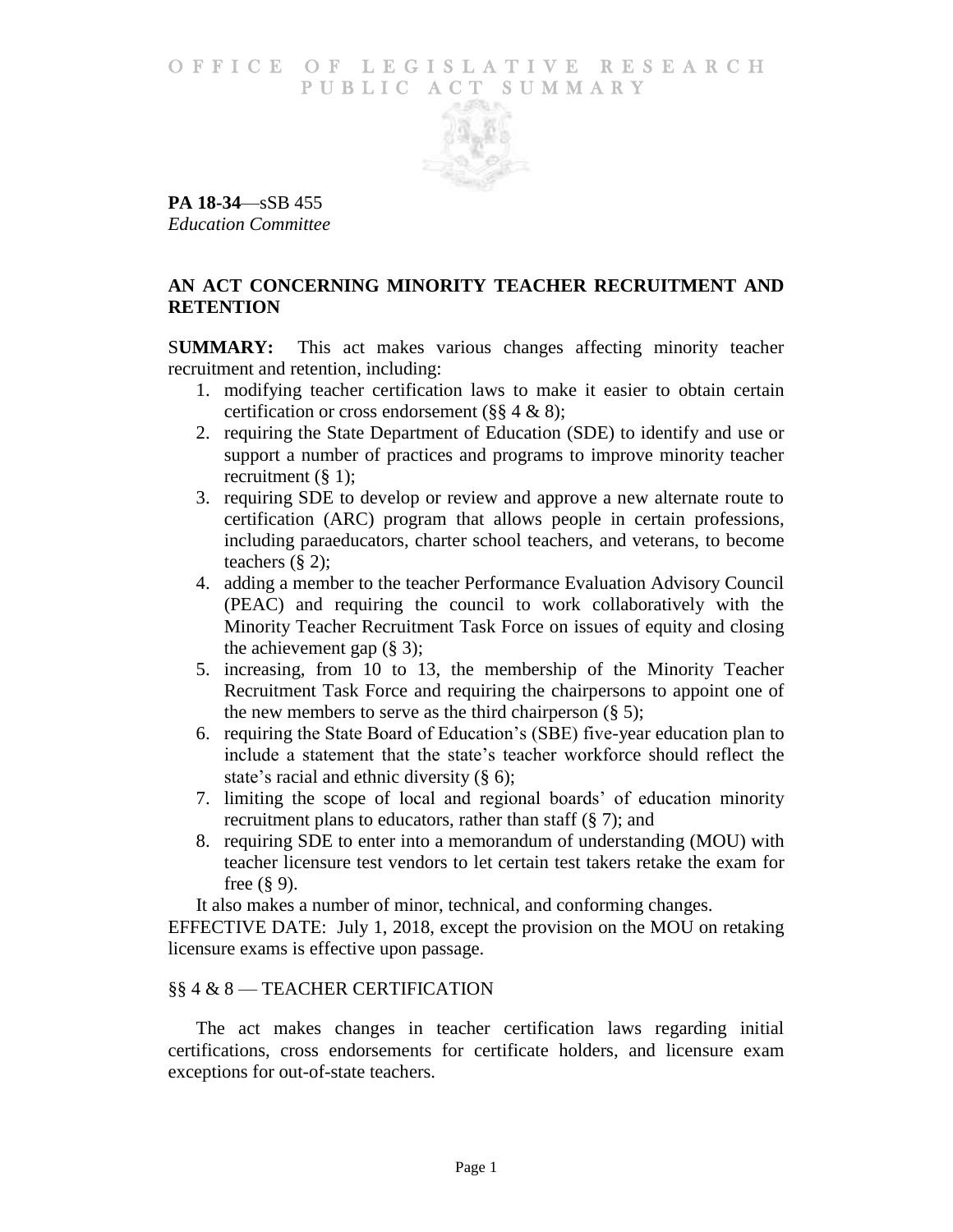#### *Initial Educator Certifications (§ 4)*

By law, SBE must issue an initial educator certificate to any person who (1) holds a bachelor's degree from an accredited higher education institution and (2) completed an approved educator preparation program or ARC program.

Existing law requires applicants who complete an ARC program to also (1) meet the requirements for one of the state's temporary certificates (i.e., 90-day or resident teacher certificate) and (2) complete an SBE-defined subject area major (i.e., undergraduate major) or qualify for a waiver.

Instead of completing the subject area major, the act allows an applicant to substitute (1) a satisfactory score on an appropriate SBE-approved subject area assessment and (2) completion of advanced coursework in a relevant subject area.

### *Cross Endorsements and Out-of-State Reciprocity for Exams and Assessments (§ 8)*

The act requires any person who holds an initial, provisional, or professional educator certificate and achieves a satisfactory score on the appropriate SBEapproved subject area assessment to be issued a cross endorsement in the relevant certification endorsement area matching a teacher shortage area. By law, the commissioner must annually issue a list of the subject shortage areas for certified teachers (CGS § 10-8b).

The act creates an exception for a person who achieved a satisfactory score on an equivalent competency examination or subject area assessment required for educator certification in another state. Such a person is not required to achieve a satisfactory score on Connecticut's competency exam or subject matter assessment, provided SBE determines that the other state's requirements are at least equivalent to Connecticut's.

#### § 1 — RESEARCH, PRACTICES, AND RELATED STEPS

The act requires SDE, by January 1, 2019, and in consultation with the Minority Teacher Recruitment Policy Oversight Council (see BACKGROUND), to:

- 1. identify research and successful practices to enhance minority teacher recruitment throughout the state;
- 2. identify and establish public, private, and philanthropic partnerships to increase minority teacher recruitment;
- 3. use, monitor, and evaluate innovative methods to attract minority candidates to the teaching profession, particularly in subject areas with teacher shortages as determined by the education commissioner pursuant to existing law;
- 4. modernize the process for educators to get professional certification by eliminating obstacles to certification to increase competitiveness with other states;
- 5. identify and use high quality, affordable, and bias-free educator tests for certification;
- 6. adopt passing scores for educator certification tests that do not exceed the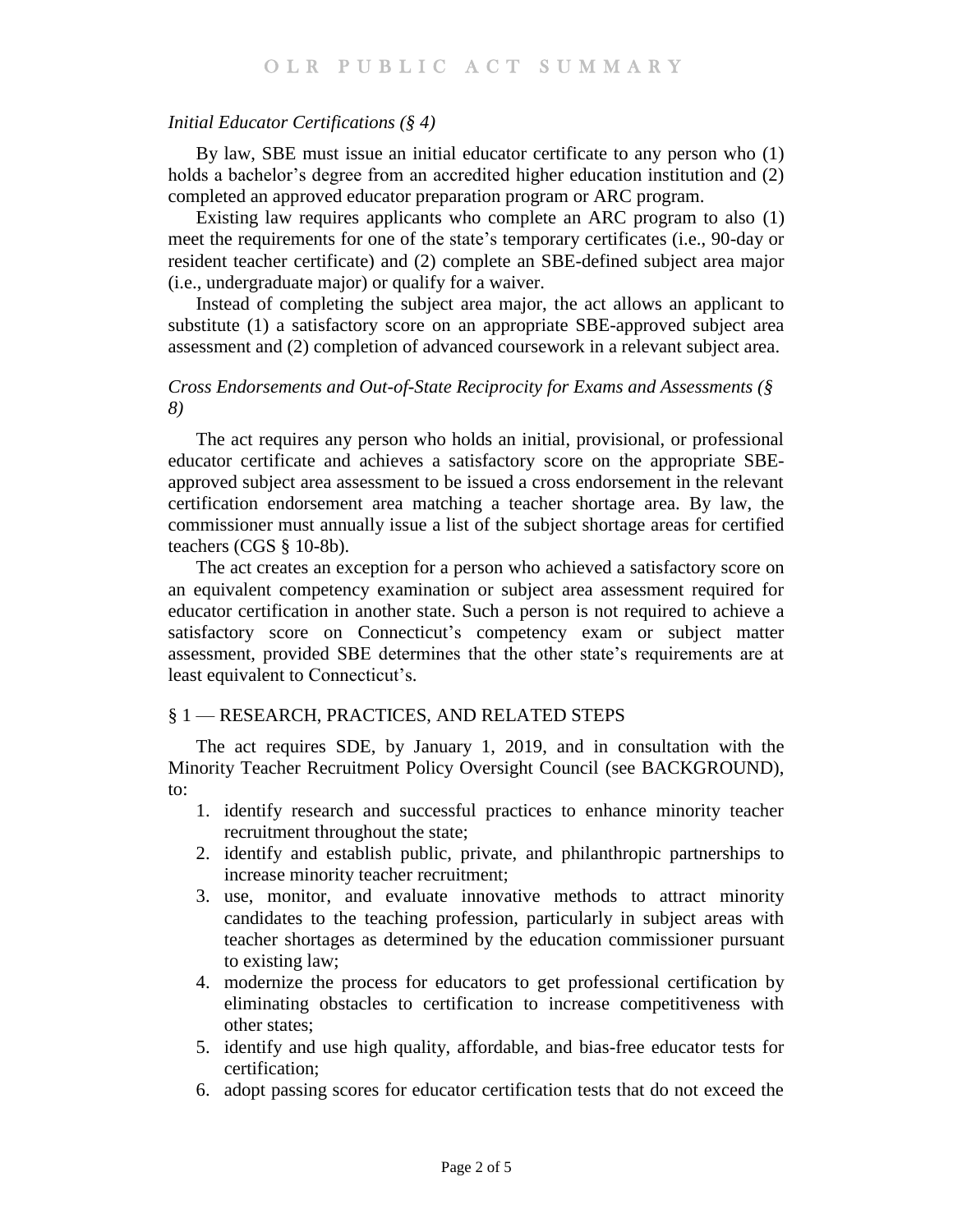multi-state passing scores to increase competitiveness with surrounding states;

- 7. support new and existing educator preparation programs that commit to enrolling greater numbers of minority teacher candidates in a manner that supports interstate reciprocity;
- 8. monitor, advise, support, and intervene in when necessary, local and regional boards' of education efforts to prioritize minority teacher recruitment and develop innovative strategies to attract and retain minority teachers in their districts;
- 9. starting July 1, 2019, include a question on demographic data of applicants for positions requiring certification in SDE's annual hiring survey distributed to boards of education; and
- 10. starting by July 1, 2020, annually report on the survey's applicant demographic data to the Minority Teacher Recruitment Task Force and the Education Committee.

# § 2 — ARC PROGRAM FOR ALTERNATE PROFESSIONS

The act requires SDE, in consultation with the Office of Higher Education, to develop, or review and approve, an ARC program that enables those in alternate professions to obtain an initial educator certification, the first of three certification levels in Connecticut.

## *Program Eligibility*

To qualify for this certification, a person from an alternate profession must hold at least a bachelor's degree from a regionally accredited institution and be one of the following:

- 1. a paraeducator (i.e., a classroom assistant who helps teachers or other professional staff with instruction or related services);
- 2. a veteran (i.e., a person honorably discharged or released from active U.S., military service;
- 3. a Connecticut charter school educator permit holder; or
- 4. a person currently or previously employed as a professor at an accredited higher education institution.

A person from an alternate profession also may include someone with a master's degree from a social work program accredited by the Council on Social Work Education or, for someone educated outside the United States or its territories, an educational program deemed equivalent by the council.

## *Program Requirements*

Under the act, an ARC program developed or approved must (1) include instruction in classroom management and cultural competency, (2) align with SBE-adopted standards for teaching competencies, and (3) meet other criteria as SDE requires.

Starting July 1, 2019, the act waives the existing special education coursework requirement for initial educator certification and requires SBE, upon receiving a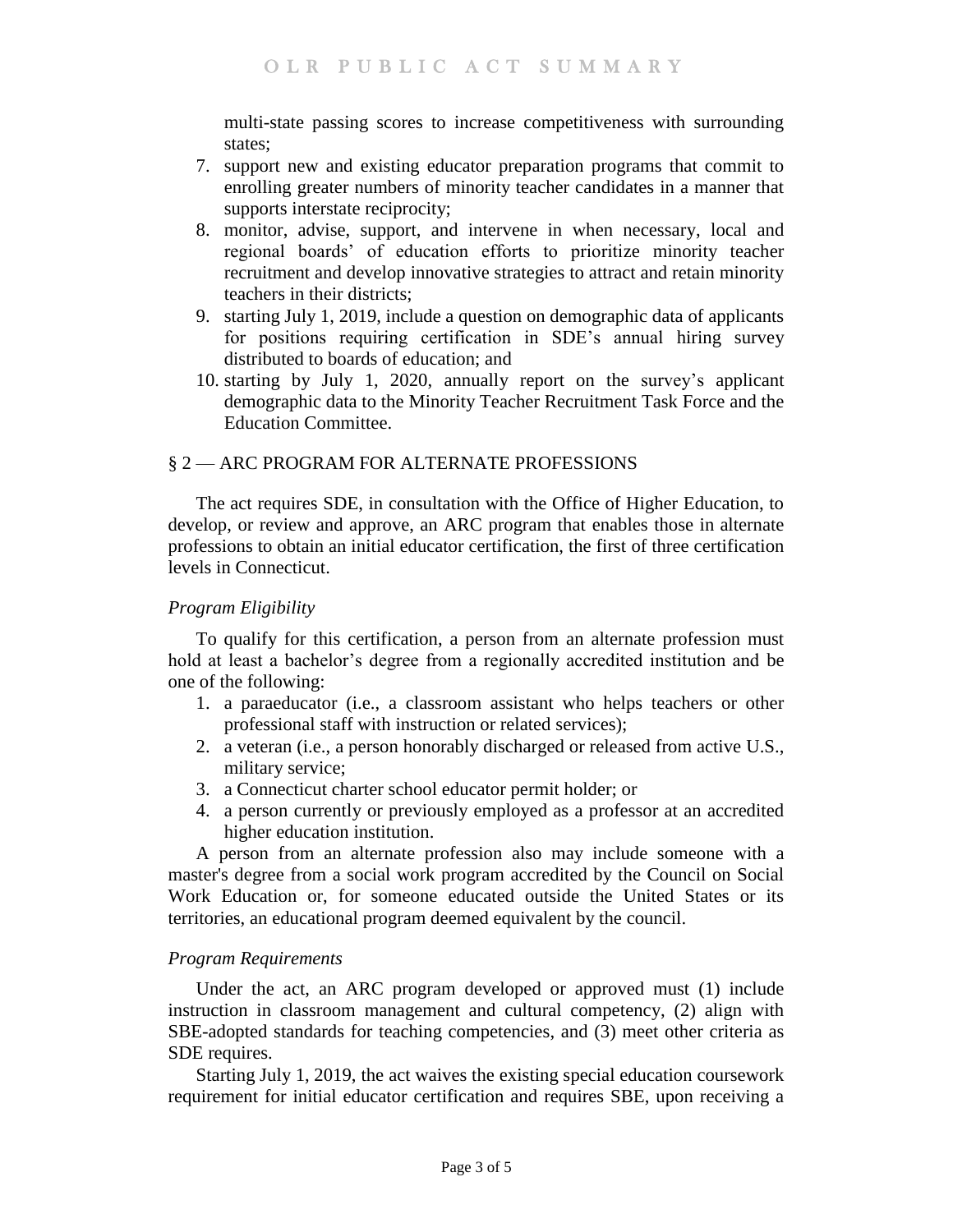proper application, to certify applicants who (1) successfully complete an ARC program developed or approved under the act and (2) meet the teacher certification testing requirements or related exceptions (e.g., out-of-state testing reciprocity). The certificate is valid for three years.

SDE must include on its website a description of, and the requirements for, each approved ARC program.

#### $§$  3 — PEAC

#### *Membership*

By law, PEAC is within SDE and consists of representatives of various education stakeholder groups, such as teachers and boards of education. The act adds to the council's membership a representative from the Minority Teacher Recruitment Task Force designated by the task force chairpersons.

### *Duties*

Existing law requires PEAC to help SBE develop a model teacher evaluation and support program, including an implementation plan, guidelines, and a data collection and evaluation support system. The act also requires the council to collaborate with the task force to focus on issues of equity and closing the achievement gap, as defined in state law. Starting July 1, 2018, the council must collaborate with the task force and incorporate into its work strategies a framework for educators to effectively close the achievement gap and increase educational opportunities.

## § 5 — MINORITY TEACHER RECRUITMENT TASK FORCE

The act increases, from 10 to 13, the membership of the Minority Teacher Recruitment Task Force. It does so by requiring the Commission on Equity and Opportunity executive director to appoint three new members, one each with expertise in African American, Latino and Puerto Rican, and Asian Pacific American affairs.

The act also (1) eliminates from the task force membership the executive director and (2) requires the task force chairpersons, by July 31, 2018, to appoint an additional member to serve as the task force's third chairperson. Under the act, the third chairperson has the same authority and duties as the other chairpersons.

#### § 6 — SBE FIVE-YEAR EDUCATION PLAN

By law, SBE must craft and adopt a five-year comprehensive plan for elementary, secondary, vocational, career, and adult education. Under the act, plans adopted after July 1, 2018, must include a policy statement that the demographics of public school educators should reflect the racial and ethnic diversity of the state's total population. The current five-year plan expires in 2021.

§ 7 — BOARDS OF EDUCATION AND MINORITY RECRUITMENT